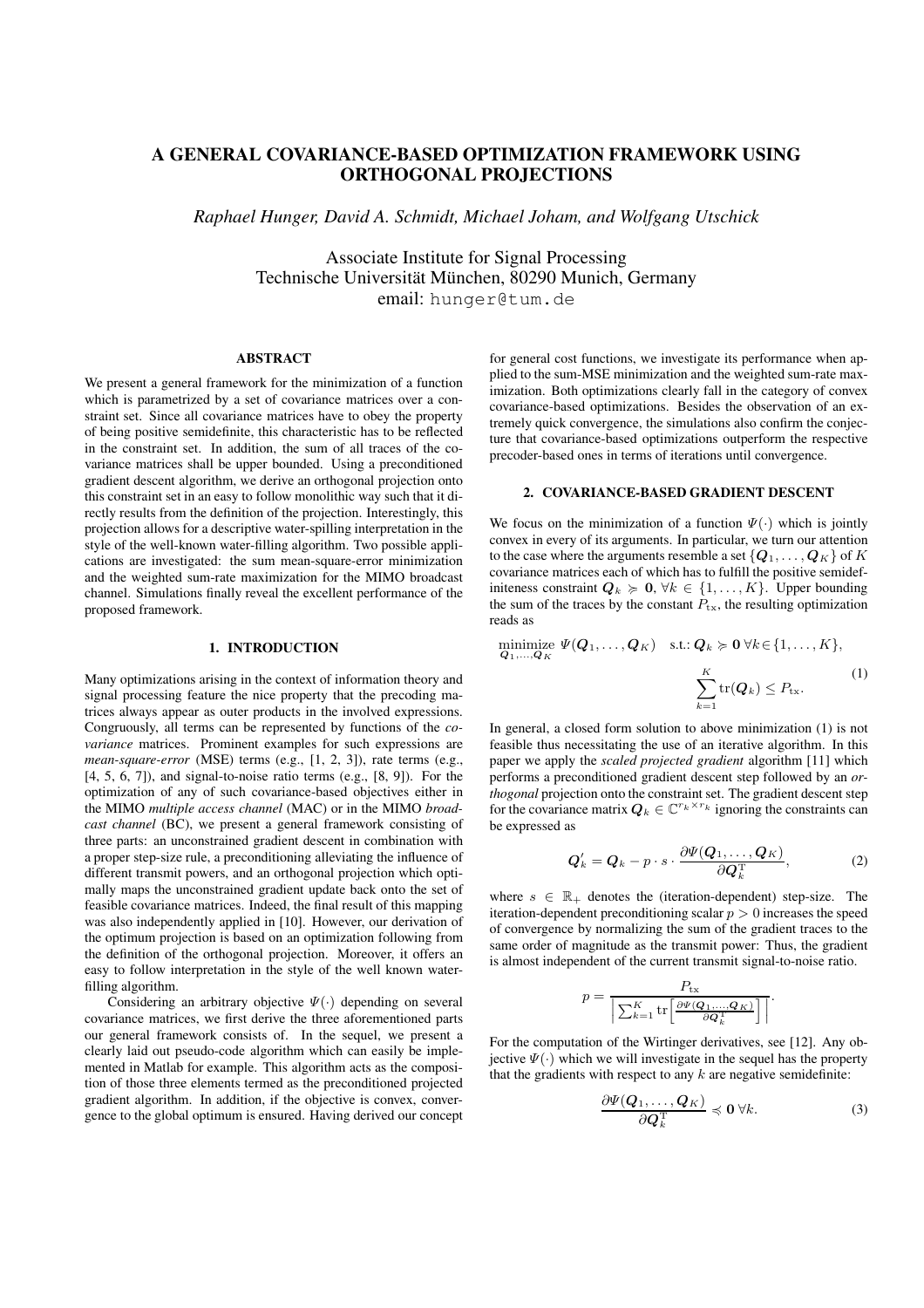As a consequence, the unconstrained gradient descent update in (2) yields positive semidefinite matrices  $\mathbf{Q}'_k \succcurlyeq \mathbf{0}$   $\forall k$  and the traces satisfy the inequality

$$
\operatorname{tr}(\boldsymbol{Q}'_k) \ge \operatorname{tr}(\boldsymbol{Q}_k) \,\forall k. \tag{4}
$$

## **3. PROJECTION ONTO THE CONSTRAINT SET**

Obviously, the updated temporary covariance matrices  $Q'_1, \ldots, Q'_K$ do not comply with the constraint set in (1). As a consequence, they have to be mapped to the constraint set  $\mathcal C$  which is defined by

$$
C = \Big\{C_1, \ldots, C_K \; \Big| \; C_k \succcurlyeq 0 \; \forall k, \; \sum_{k=1}^K \mathrm{tr}(C_k) \leq P_{\mathrm{tx}} \Big\}.
$$
 (5)

Due to the sum-trace constraint  $\sum_{k=1}^{K} tr(C_k) \leq P_{tx}$ , all covariances are coupled. Hence, the nonlinear projection has to map all matrices  $Q'_1, \ldots, Q'_K$  simultaneously to the set C in (5). Composing the blockdiagonal matrix

$$
\boldsymbol{Q}^{\prime}=\operatorname{blockdiag}\left\{\boldsymbol{Q}_{k}^{\prime}\right\}_{k=1}^{K}\in\mathbb{C}^{R\times R},
$$

where  $R = \sum_{k=1}^{K} r_k$ , the orthogonal projection of  $Q'$  onto  $C$  yielding the blockdiagonal covariance matrix  $C$  is achieved by the operation  $C = (Q')_{\perp}$ .

## **3.1. The Naive Projection Approach**

In our precoder-based projection algorithm in [13], the objective is a function depending on the *precoders*  $T_1, \ldots T_K$  instead of the covariance matrices. There, the constraint set  $\sum_{k=1}^{K} ||T_k||_F^2 \le P_{\text{tx}}$  is simply a ball, as the covariances  $Q_k = T_k T_k^{\rm H}$  are positive semidefinite by construction. The *orthogonal* projection onto the sphere is obtained by a common scaling of all precoders such that the sumpower constraint is met with equality. Since we are working with the covariances, the constraint set (5) does not simply represent a ball any longer. But due to the fact that the unprojected gradient update  $Q'_{k}$  in (2) already fulfills the positive semidefiniteness constraint  $Q'_k \geq 0 \,\forall k$  (cf. Eq. 3), one might think of scaling all covariance matrices according to

$$
\boldsymbol{C} = (\boldsymbol{Q}')_\perp = \frac{P_\mathrm{tx}}{\mathrm{tr}(\boldsymbol{Q}')}\boldsymbol{Q}' = \frac{P_\mathrm{tx}}{\sum_{k=1}^K\mathrm{tr}(\boldsymbol{Q}'_k)}\boldsymbol{Q}'
$$

in order to let  $C = (Q')_{\perp} \in \mathcal{C}$  hold, similar to our precoder-based design in [13]. However, this kind of projection is *not* orthogonal, and the scaled projected gradient algorithm employing this kind of naive projection inherited from the precoder-based approach fails to converge to a point that fulfills the KKT optimality conditions of (1).

# **3.2. The Orthogonal Projection Approach**

In case of an *orthogonal* projection and by means of a step-size adaptation convergence of the iterative algorithm can be ensured, cf. [11]. The orthogonal projection of  $Q'$  onto the constraint set  $C$  in (5) minimizes the distance between  $Q'$  and  $C \in \mathcal{C}$  [11, 14]. Here, we use the Frobenius norm as a distance measure. What follows is a solid and easy-to-follow derivation of the orthogonal projection [14]

$$
C = (Q')_{\perp} = Q' + E_{\perp}, \tag{6}
$$

where  $E_{\perp}$  is found via

$$
\boldsymbol{E}_{\perp} = \operatorname*{argmin}_{\boldsymbol{E}} \|\boldsymbol{E}\|_{\text{F}}^2 \quad \text{s.t.:} \quad \operatorname{tr}(\boldsymbol{Q}' + \boldsymbol{E}) \le P_{\text{tx}}, \quad \boldsymbol{Q}' + \boldsymbol{E} \succcurlyeq \boldsymbol{0}. \tag{7}
$$

Note that the blockdiagonal matrix  $Q'$  is positive semidefinite and satisfies  $tr(\mathbf{Q}') > tr(\mathbf{Q}) = P_{tx}$  according to (4). Additionally, the gradient  $\partial \Psi(\cdot) / \partial \mathbf{Q}_k^{\mathrm{T}}$  does not vanish in the optimum, i.e., not all inequalities in (4) can hold with equality. This implies a blockdiagonal structure of  $E_{\perp}$  with  $E_{\perp}$  being Hermitian and negative semidefinite. Therefore, we can ignore the blockdiagonal structure for the derivation in the following without loss of generality.

**Theorem 1.** *The orthogonal projection of the matrix* Q′ *with eigenvalue decomposition*  $\vec{Q}' = \vec{U} \vec{A} \vec{U}^{\text{H}}$  *onto the constraint set*  $\mathcal C$  *reads*  $a$ s  $C = U\dot{D}U^{\text{H}}$ , where U is the unitary eigenbasis of  $Q'$  and  $\Lambda$ *contains the eigenvalues*  $\lambda_1, \ldots, \lambda_R$ *. The diagonal entries of the diagonal matrix*  $\boldsymbol{D}$  *are*  $d_i = [\lambda_i - \mu]_+$ *, and the spilling level*  $\mu$  *follows from*  $\sum_{i=1}^{R} [\lambda_i - \mu]_+ = P_{\text{tx}}$ *, where the operator*  $[\cdot]_+$  *is defined by*  $[\cdot]_+ = \max(0, \cdot).$ 

*Proof.* Assigning the Lagrangian function

$$
\mathcal{L} = \text{tr}(\boldsymbol{E}\boldsymbol{E}^{\text{H}}) + 2\mu[\text{tr}(\boldsymbol{Q}' + \boldsymbol{E}) - P_{\text{tx}}] - 2\,\text{tr}[\boldsymbol{S}(\boldsymbol{Q}' + \boldsymbol{E})] \tag{8}
$$

to the minimization in (7), the Lagrangian multipliers feature the properties  $\mu \geq 0$  and  $S \succcurlyeq 0$ . From the derivative of (8) with respect to  $E^{\mathrm{T}}$ , we find

$$
E_{\perp} = S - \mu I_R. \tag{9}
$$

Furthermore, the second KKT condition  $S(Q' + E_{\perp}) = 0$  first implies that

$$
\boldsymbol{S}\boldsymbol{Q}'+\boldsymbol{S}^2-\mu\boldsymbol{S}=\boldsymbol{0},
$$

and second, that  $S$  and  $Q'$  must have the same eigenbasis. Assuming the eigenvalue decompositions  $Q' = U \Lambda U^{\text{H}}$  and  $S = U \Sigma U^{\text{H}}$ , where U is unitary and  $\Lambda$  and  $\Sigma$  are diagonal with non-negative diagonal entries, this leads to

$$
\Sigma A + \Sigma^2 - \mu \Sigma = 0.
$$

In scalar form, these  $R$  equations read as

$$
\sigma_i^2 + \sigma_i(\lambda_i - \mu) = 0, i \in \{1, \ldots, R\},\
$$

having the two possible solutions  $\sigma_i = 0$  or  $\sigma_i = \mu - \lambda_i$  with  $\mu_i > \lambda_i$  to ensure  $\Sigma \succcurlyeq 0$ . A compact notation is therefore

$$
\sigma_i=[\mu-\lambda_i]_+.
$$

Hence, the summand  $E_{\perp}$  generating the matrix C according to (6) reads as (cf. Eq. 9)

$$
\boldsymbol{E}_{\perp}=\boldsymbol{U}\left[\mu\mathbf{I}_R-\boldsymbol{\varLambda}\right]_{+}\boldsymbol{U}^{\mathrm{H}}-\mu\mathbf{I}_R,
$$

and the projected matrix  $C = Q' + E_{\perp} = UDU^{\text{H}}$  features the eigenvalues

$$
d_i = \lambda_i + \sigma_i - \mu = \lambda_i + [\mu - \lambda_i]_+ - \mu = [\lambda_i - \mu]_+.
$$
 (10)

Summing up, the orthogonally projected matrix  $C$  reads as

$$
C = U[A - \mu I_R]_+ U^{\mathrm{H}}.
$$
 (11)

$$
\Box
$$

It remains to determine the *spilling level*  $\mu$ .

**Corollary 1.** *The spilling level is*  $\mu = \frac{1}{L} (\sum_{i=1}^{L} \lambda_i - P_{\text{tx}})$  *if all*  $\lambda_i$  *are sorted non-increasingly. The number of active streams*  $L$  *is found by initializing* L with  $R = \sum_{k=1}^{K} r_k$  and checking afterwards, *if the termination criterion*  $L\lambda_L - \sum_{i=1}^L \lambda_i + P_{\text{tx}} > 0$  *holds. If so, the optimum* L *has been found, otherwise,* L *is repeatedly reduced by one until the termination criterion is met.*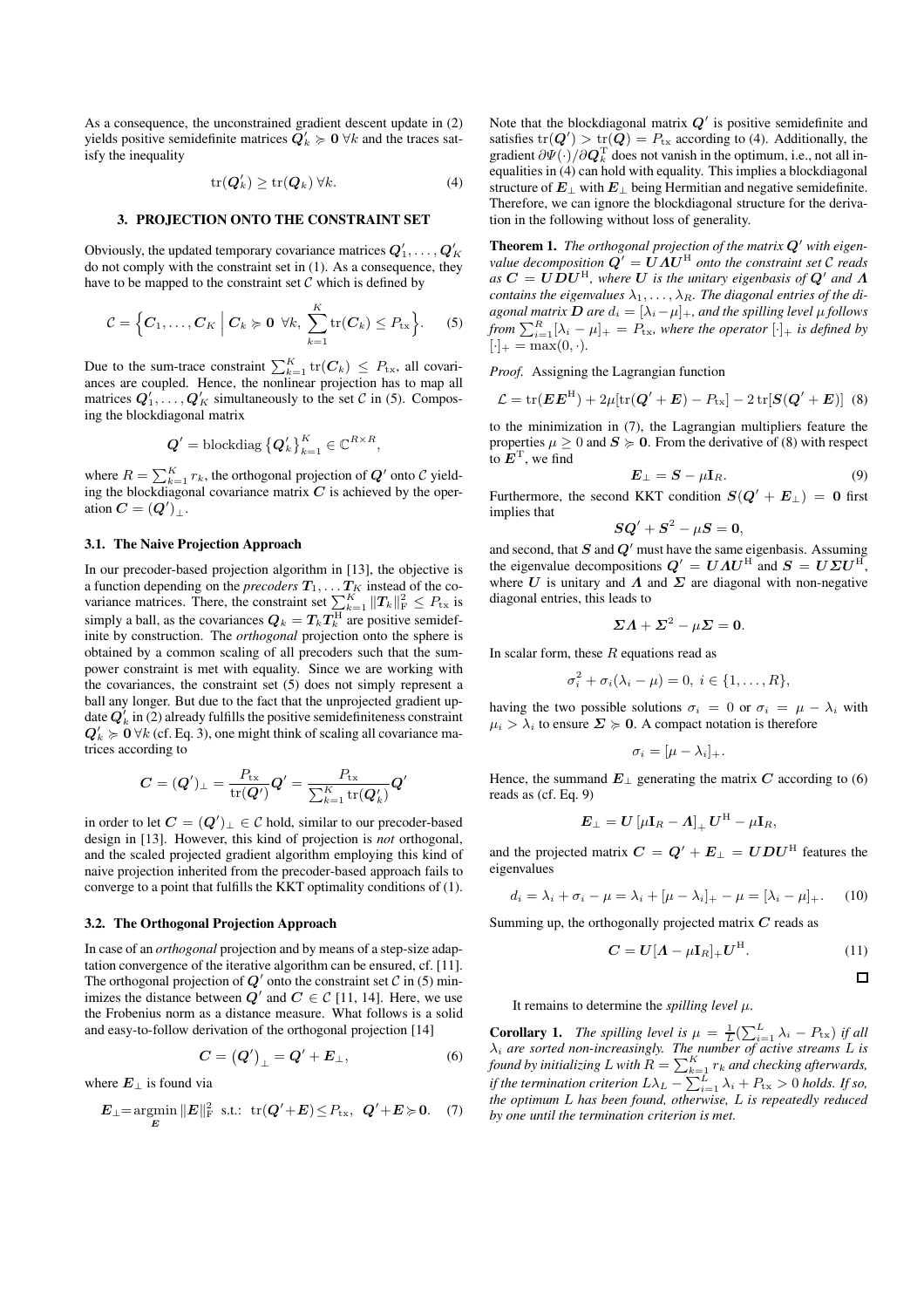

**Fig. 1**. Water-spilling interpretation of the projection.

*Proof.* The number L of active streams after the projection is defined by  $\lambda_L - \mu(L) > 0$  and  $\lambda_{L+1} - \mu(L) \leq 0$ . Note that  $\mu(L) = 0$ would imply  $\Sigma = 0$ ,  $E = 0$ , and therefore  $Q = Q'$ . But since  $tr(\mathbf{Q}') > P_{tx}$ ,  $\mu(L) = 0$  is not possible and the complementary slackness condition says that the full power  $P_{\text{tx}}$  has to be consumed by Q. Then, we have  $\mu(L) = (\sum_{i=1}^{L} \lambda_i - P_{\text{tx}})/L$ . In order to ensure that  $\lambda_L - \mu(L) > 0$ , we start with  $L = R$  and check if this inequality holds. If not, L is decreased until  $\lambda_L - \mu(L) > 0$  holds. Otherwise, the optimum L has been found because  $\lambda_{L+1} - \mu(L) \leq 0$  is automatically fulfilled since the inequality  $\lambda_{L+1} - \mu(L+1) > 0$  was not fulfilled in the previous iteration.  $\Box$ 

Note that the solution in (11) represents the unique global optimum of the projection. This follows from the closest point theorem due to the convexity of the set  $C$ . The same result was independently found in [10] almost at the same time. However, we derive the orthogonal projection *monolithically* as a requirement for the projected gradient algorithm. In contrast to [10], we come up with a compact and easy to follow derivation directly following from the KKT conditions of the orthogonal projection.

#### **3.3. Water-Spilling Interpretation of the Projection**

Due to the similarity of Eq. (10) and the standard water-filling solution, we present a graphical interpretation for the orthogonal projection. Now, the eigenvalues  $\lambda_i$  of  $\boldsymbol{Q}'$  represent the powers of the individual modes of the *unprojected* gradient update (2). In sum, they correspond to the amount of water before the projection. Having applied the projection, the energies  $d_i$  of the modes follow from spilling water with the level  $\mu$ , which is illustrated in Figure 1, such that the total water mass  $\sum_{i=1}^{L} d_i$  equals  $P_{\text{tx}}$ .

# **4. THE COMPLETE COVARIANCE-BASED PROJECTED GRADIENT ALGORITHM**

Combining the unconstrained preconditioned gradient descent in (2) and the orthogonal projection from Section 3.2, we end up at the covariance-based preconditioned projected gradient algorithm, which is depicted in Alg. 1 in detail. Given an accuracy  $\varepsilon$  and a transmit power  $P_{\text{tx}}$ , the algorithm starts with the initialization of all covariance matrices  $Q_k$   $\forall k$  with scaled identities in Line 1. Having set up the inverse step-size  $d$ , the current objective under white signaling is evaluated in Line 3. Lines 5 to 18 correspond to one outer iteration. After the computation of the gradient in Line 5, the preconditioning scalar  $p$  which reduces the sensitivity to the transmit power  $P_{\text{tx}}$  is determined in Line 6. Lines 8 to 15 are executed

**Algorithm 1** Covariance-based preconditioned projected gradient algorithm for a general cost function  $\Psi(Q_1, \ldots, Q_K)$ .

| <b>Require:</b> Accuracy $\varepsilon$ , transmit power $P_{\text{tx}}$ |                                                                                                  |                                                                                                              |
|-------------------------------------------------------------------------|--------------------------------------------------------------------------------------------------|--------------------------------------------------------------------------------------------------------------|
|                                                                         | 1: $\mathbf{Q}_k \leftarrow \frac{P_{\text{tx}}}{\sum_{k=1}^K r_k} \mathbf{I}_{r_k} \ \forall k$ | initialize all covariance matrices                                                                           |
|                                                                         | 2: $d \leftarrow 1$                                                                              | <i>initialize inverse step-size</i>                                                                          |
|                                                                         | 3: old cost $\leftarrow \Psi(\boldsymbol{Q}_1,\ldots,\boldsymbol{Q}_K)$                          | evaluate objective                                                                                           |
|                                                                         | 4: repeat                                                                                        |                                                                                                              |
| 5:                                                                      |                                                                                                  | $G_k \leftarrow \frac{\partial \Psi(Q_1,,Q_K)}{\partial Q^T}$ $\forall k$ gradient computation for all users |
|                                                                         | 6: $p \leftarrow \frac{P_{\text{tx}}}{\sum_{k=1}^{K} \text{tr}(G_k)}$                            | precoditioning scalar computation                                                                            |
| 7:                                                                      | repeat                                                                                           |                                                                                                              |
| 8:                                                                      | $s \leftarrow \frac{1}{d}$                                                                       | set step-size                                                                                                |
| 9:                                                                      |                                                                                                  | $Q'_k \leftarrow Q_k - p \cdot s \cdot G_k$ unconstr. gradient update (2)                                    |
| 10:                                                                     |                                                                                                  | $C \leftarrow (Q')_{\perp}$ simult. projection of blockdiagonal $Q'$ (11)                                    |
| 11:                                                                     |                                                                                                  | new cost $\leftarrow \Psi(\mathbf{C}_1, \ldots, \mathbf{C}_K)$ evaluate objective                            |
| 12:                                                                     | $\cot$ -reduction $\leftarrow$ old-cost – new cost                                               |                                                                                                              |
| 13:                                                                     | if cost reduction $\leq 0$ then                                                                  |                                                                                                              |
| 14:                                                                     | $d \leftarrow d+1$                                                                               | decrease step-size                                                                                           |
| 15:                                                                     | end if                                                                                           |                                                                                                              |
| 16:                                                                     | <b>until</b> cost reduction $>0$                                                                 |                                                                                                              |
| 17:                                                                     | $\boldsymbol{Q}_k \leftarrow \boldsymbol{C}_k \ \forall k$                                       | save new covariances                                                                                         |
| 18:                                                                     | $old\_{cost} \leftarrow new\_{cost}$                                                             | save new objective                                                                                           |
|                                                                         | 19: <b>until</b> cost_reduction $\leq \varepsilon$                                               |                                                                                                              |

until the projected gradient descent leads to a reduction of the objective. First, the unconstrained gradient update according to (2) is performed in Line 9. Then, the result is simultaneously projected onto the convex set  $C$  from (5) via (11). If the resulting covariance matrices  $C_1, \ldots, C_K$  bring a reduction of the cost function, these covariances are saved in Line 17. Otherwise, the step-size is reduced in Line 14 by increasing  $d$  by one.

## **5. APPLICATIONS SUITED FOR THE COVARIANCE-BASED PROJECTED GRADIENT ALGORITHM**

Having derived the covariance-based gradient descent step in combination with the orthogonal projection onto the convex constraint set, we point out two well known optimizations in the MIMO broadcast channel which can be solved using above general framework: sum-MSE minimization with linear pre- and decoding and weighted sum-rate maximization utilizing nonlinear dirty paper coding [15].

## **5.1. Sum-MSE Minimization**

Based on the MSE duality results in [16, 17, 18] stating that the MIMO BC and the MIMO MAC feature the same MSE region under a sum-power constraint with linear filtering, any MSE-based optimization in the BC can conveniently be solved in the dual MAC and afterwards be transformed back to the BC. Thus, we can exploit the hidden convexity [16] of the BC sum-MSE minimization and solve the equivalent optimization in the uplink, where it turns out to be convex. Converting the solution of the dual MAC problem to the downlink BC turns out to be very easy entailing a very low complexity since only a single scalar has to be computed, cf. [16]. Assuming MMSE receivers in the dual MAC, the sum-MSE cost function  $\Psi(\cdot)$ reads as

$$
\Psi(\boldsymbol{Q}_1,\ldots,\boldsymbol{Q}_K)=\text{tr}\bigg[\Big(\mathbf{I}_N+\sigma_\eta^{-2}\sum_{\ell=1}^K\boldsymbol{H}_\ell\boldsymbol{Q}_\ell\boldsymbol{H}_\ell^{\text{H}}\Big)^{-1}\bigg]+R-N,
$$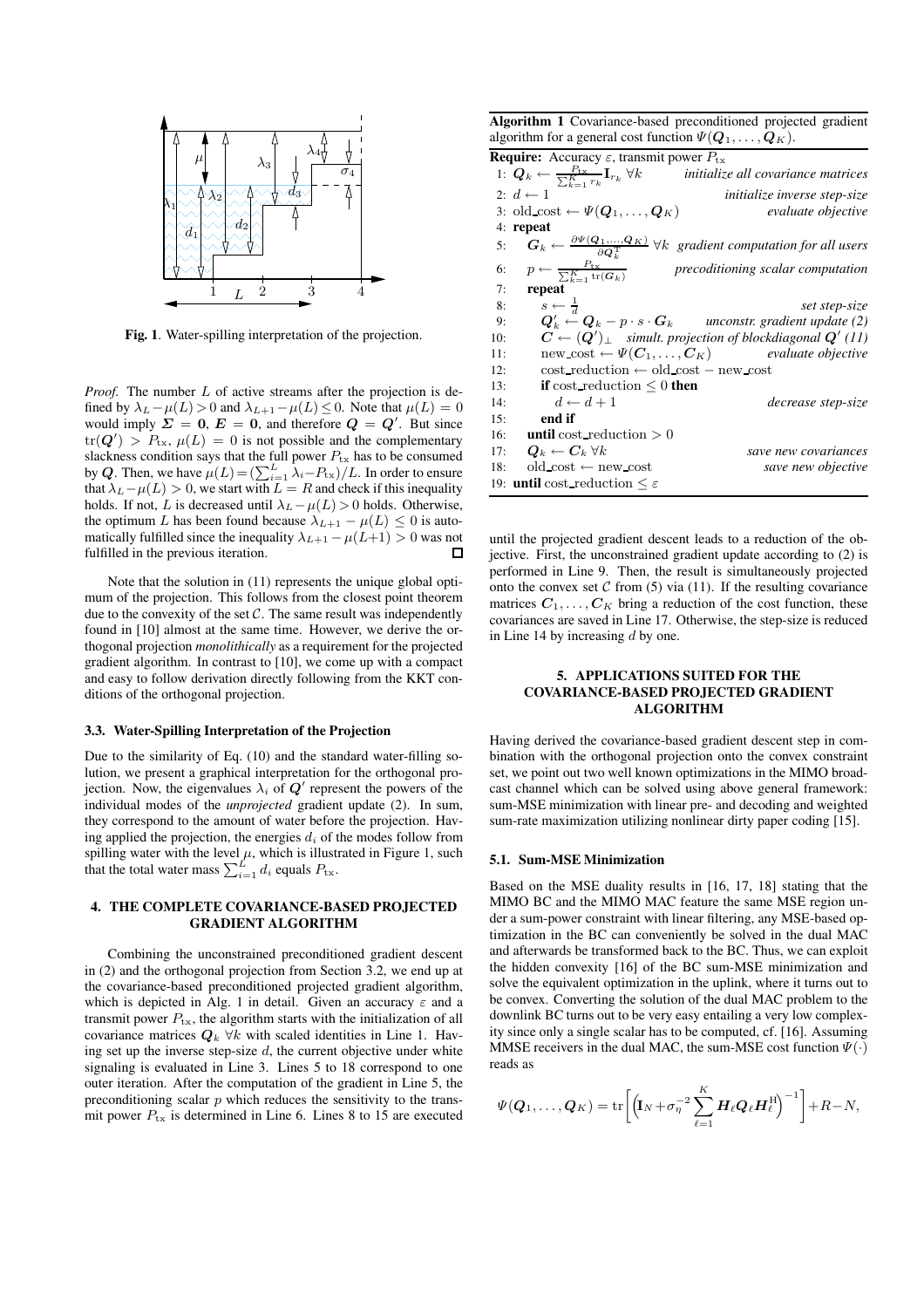with  $\mathbf{H}_k \in \mathbb{C}^{N \times r_k}$  denoting the channel matrix describing the transmission from user  $k$  to the base station,  $N$  refers to the number of antennas at the base station, and  $\sigma_{\eta}^2$  is the noise variance at each receive antenna. Above objective involves the Wirtinger derivatives

$$
\frac{\partial \Psi(\boldsymbol{Q}_1, \dots, \boldsymbol{Q}_K)}{\partial \boldsymbol{Q}_k^\mathrm{T}} = - \sigma_{\eta}^{-2} \boldsymbol{H}_k^\mathrm{H} \Big(\mathbf{I}_N + \sigma_{\eta}^{-2} \sum_{\ell=1}^K \boldsymbol{H}_{\ell} \boldsymbol{Q}_{\ell} \boldsymbol{H}_{\ell}^\mathrm{H} \Big)^{-2} \boldsymbol{H}_k
$$

which obviously satisfy (3) such that the orthogonal projection described in Section 3.2 is optimum. If the gradient update (2) yielded an indefinite matrix  $Q'_k$ , the projection would look different. Because of the joint convexity of the cost function with respect to the covariance matrices  $Q_1, \ldots, Q_K$  and due to the convexity of the constraint set, the algorithm described in Section 4 converges to the global optimum.

## **5.2. Weighted Sum-Rate Maximization**

Similar to the MSE regions for linear filtering in the previous section, the capacity regions of the BC and the MAC obtained by nonlinear processing exactly coincide. The linking element between uplink and downlink is again resembled by duality transformations [5]. Every rate tuple feasible in the BC can also be achieved in the MAC and vice versa, and the conversion from one domain to the other is obtained by means of singular-value-decomposition-based transformations resulting from the effective/flipped channel framework. In turn, this duality converts the weighted sum-rate to a concave function in the dual MAC. There, the rate of user  $\pi[k]$  reads as (cf. [4])

$$
R_{\pi[k]} = \log_2 \frac{\left|\mathbf{I}_N + \sigma_{\eta}^{-2} \sum_{\ell=1}^k \mathbf{H}_{\pi[\ell]} \mathbf{Q}_{\pi[\ell]} \mathbf{H}_{\pi[\ell]}^{\mathrm{H}}\right|}{\left|\mathbf{I}_N + \sigma_{\eta}^{-2} \sum_{\ell=1}^{k-1} \mathbf{H}_{\pi[\ell]} \mathbf{Q}_{\pi[\ell]} \mathbf{H}_{\pi[\ell]}^{\mathrm{H}}\right|},\tag{12}
$$

where  $\pi[1]$  is the index of the user who is decoded last. From the polymatroidal structure of the capacity region it follows that the decoding order  $\pi[\cdot]$  is optimal, if the rate weights  $w_1, \ldots, w_K$  are sorted in a nonincreasing order [19], i.e.,  $w_{\pi[1]} \geq w_{\pi[2]} \geq \ldots \geq$  $w_{\pi[K]}$ . W.l.o.g. we assume in the following a renumbering of the users for a clearer notation such that  $w_1 \geq w_2 \geq \ldots \geq w_K$ and  $\pi[\cdot]$  becomes the identity mapping. Let  $\alpha_k = w_k - w_{k+1}$  for  $k \in \{1, \ldots, K-1\}$  and  $\alpha_K = w_K$ . The cost function  $\Psi(\cdot)$  corresponding to the negative weighted sum-rate  $-\sum_{k=1}^{K} w_k R_k$  then reads as (cf. Eq. 12)

$$
\Psi(\boldsymbol{Q}_1,\ldots\boldsymbol{Q}_K)=-\sum_{k=1}^K\alpha_k\log_2\left|\mathbf{I}_N+\sigma_\eta^{-2}\sum_{\ell=1}^k\boldsymbol{H}_\ell\boldsymbol{Q}_\ell\boldsymbol{H}_\ell^{\mathrm{H}}\right|.\tag{13}
$$

The Wirtinger derivatives can be computed via

$$
\frac{\partial \Psi(\mathbf{Q})}{\partial \mathbf{Q}_k^{\mathrm{T}}} = -\frac{1}{\ln 2} \sum_{i=k}^K \alpha_i \mathbf{H}_k^{\mathrm{H}} \Big(\mathbf{I}_N + \sigma_{\eta}^{-2} \sum_{\ell=1}^i \mathbf{H}_{\ell} \mathbf{Q}_{\ell} \mathbf{H}_{\ell}^{\mathrm{H}}\Big)^{-1} \mathbf{H}_k.
$$

Again, (3) holds and due to the convexity of (13), the iterative algorithm in Section 4 reaches the global optimum.

## **6. SIMULATION RESULTS**

#### **6.1. Sum-MSE Minimization**

We investigate the number of iterations which are required to let different iterative algorithms targeted at minimizing the sum-MSE achieve an MSE which is smaller than  $(1+\varepsilon)$  times the total MMSE with an accuracy of  $\varepsilon = 10^{-4}$ . The total MMSE is assumed to be reached after 100 iterations of our proposed algorithm since our algorithm has converged then long before. Fig. 2 shows the number of iterations to reach the MMSE up to a fraction of  $\varepsilon$  versus the relative frequency for three different algorithms. For this setup,  $K =$ 4 two-antenna users  $(r_k = 2 \forall k)$  are served by a base station with  $N = 4$  antennas, and the transmit power is set to  $P_{\text{tx}} = 10$ , whereas the noise variance is  $\sigma_{\eta}^2 = 1$ . Moreover, we averaged over 10000 i.i.d. channel realizations where each entry of  $H_k$  has a zero-mean complex Gaussian distribution with variance one.

The alternating optimization approach in [20] optimizes the transmit and receive filters in an alternating fashion directly in the downlink and is resembled by the red bars. Unfortunately, this algorithm is very sensitive to the ratio  $P_{\text{tx}}/\sigma_{\eta}^2$  and a higher ratio results in a slower speed of convergence. As a consequence, the relative frequencies have a nonzero support between 20 and 200 approximately, and the average number of iterations to achieve the target MSE is around 75. Increasing the number of antennas  $N$  at the base station leads to a reduced number of iterations. In [17] the authors present a projected gradient descent algorithm working on the *precoders*. Thus, the orthogonal projection onto the sum-power constraint is simply a rescaling of the matrices obtained by the unconstrained gradient descent. The corresponding green bars show a much denser histogram at much fewer iterations yielding an average number of iterations around 16. Finally, our proposed approach performing the covariance-based projection is depicted by the blue curve. The average number of iterations necessary to converge within a tolerance of  $\varepsilon$  reduces to about 6, i.e., less than half of the number of iterations are required compared to the precoder-based approach in [17], and less than ten percent compared to the alternating optimization in [20]. Note that the last two algorithms have been initialized with scaled identity covariance matrices in the uplink and solve the optimization in this dual MAC whereas the alternating optimization approach directly operates in the downlink. There, the precoders have been initialized such that they correspond to a white power allocation in the uplink, i.e., according to [16], the precoders are scaled Hermitian MMSE receivers of the downlink. This initialization yields much better results than a white power allocation in the downlink.

#### **6.2. Weighted Sum-Rate Maximization**

We measure the number of iterations that are needed in order to let the weighted sum-rate grow above  $(1 - \varepsilon)$  times the maximum weighted sum-rate. This time, the relative accuracy  $\varepsilon = 10^{-3}$  is slightly larger than before due to the fact that the algorithm in [21] takes an enormous amount of time to reach this target rate. All other parameters are left unchanged, and the weight vector  $w$  is arbitrarily set to  $w = [1, 2, 3, 4]^T$ . We compare four different algorithms: The covariance-based rank-one covariance matrix update in [21], which can be regarded as the first one tackling the problem of maximizing the weighted sum-rate. Second, the precoder-based conjugate gradient approach in [22], third, the covariance-based conjugate gradient approach from Liu et al. in [10], and finally, our proposed method which is also mentioned in [22] to some extent.

The right plot of Fig. 3 shows that the algorithm in [21] converges extremely slowly. Since the covariance matrix updates have only rank one, an average number of about 450 iterations is necessary to reach the desired target rate. Moreover, every single iteration has a critically high complexity since many function evaluations have to be executed for the one-dimensional bisection which determines the optimum step-size. The most recent work from Liu et al. in [10] combines a conjugate gradient ascent with an Armijo rule for the *outer* step-size. However, convergence cannot be guaranteed this